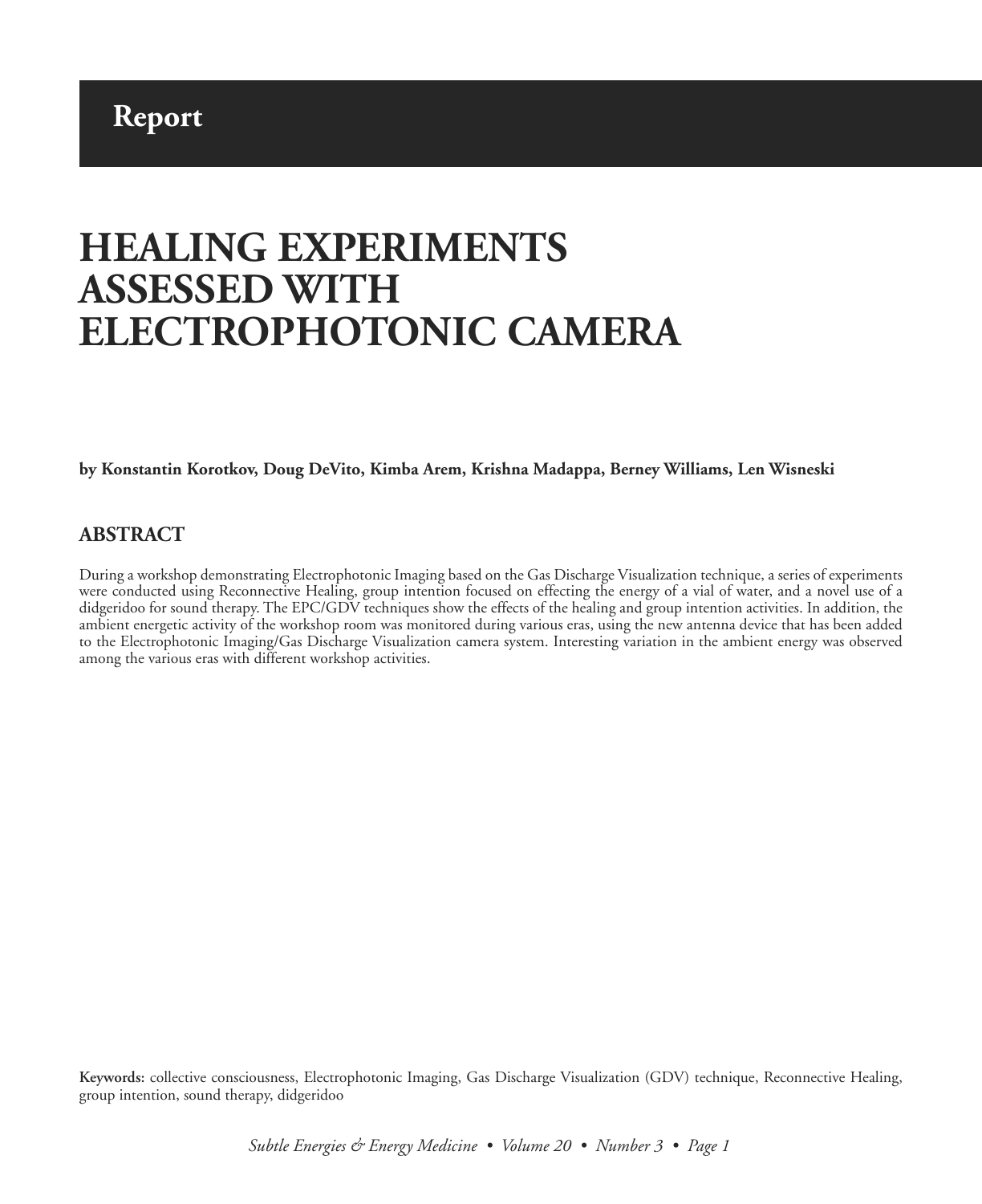# **INTRODUCTION**

**D**uring the 20<sup>th</sup> Annual ISSSEEM Conference in<br>June 2010, many presentations were devoted to different modalities of healing. This topic is of importance both for the practice of CAM and for understanding the mechanisms of consciousness. In the scope of the conference a full-day workshop was presented; "Real-Time Measurements of the Human Energy Field: Quantifying Subtle Energies with the Electrophotonic Imaging based on Gas Discharge Visualization Technique." During that workshop a series of experiments were conducted using "Reconnective Healing," group intention, and a novel sound therapy. Some results of those experiments are presented here.

## **TECHNOLOGY**

The Electrophotonic Camera (EPC) instrument based on Gas Discharge Visualisation analysis is a state-ofthe-art computerised system to study human energy fields. Using the Kirlian effect, this technique goes far beyond traditional Kirlian photography in many ways. The EPC system allows for direct, real-time viewing and analysis of changes in the energy field of humans and other organisms. The information gathered is quantified and analyzed by sophisticated software. 1 This technology has extraordinary implications for all health related fields, including conventional and complementary medicine. Research with the EPC device is currently being carried out at universities and research institutes worldwide, in such areas as medicine, "energy medicine" (at the University of Arizona and Holos University), athletic training, biophysics, parapsychology, and other areas. 2-6 Recently a new application of EPC for Remote Detection of Human Emotions named "EPC Sputnik" has been developed. <sup>7</sup> Interesting results with this remote process are included in this report.

## **PARTICIPANTS**

More than 50 people of both genders attended the workshop and participated in experiments. Details of the experiments were explored as the workshop proceeded. For some experiments volunteers were selected to provide personal energetic observations. In other experiments all participants were collaborators.

#### **PROCESS OF THE EXPERIMENTS**

- 1. Doug DeVito introduced The Reconnective Healing technique to all participants.
- 2. Doug DeVito and his assistant gave treatments to 5 volunteers. People were measured with the EPC before and after treatment.
- 3. All participants meditated together, sending intentions to water measured with the EPC before and after.
- 4. The "EPC Sputnik" sensor was recording in an automatic mode for several hours during proceedings during the afternoon.
- 5. Kimba Arem gave a treatment to a volunteer by playing a Didgeridoo, the Australian Aboriginal droning wind instrument.

## **RESULTS**

## **THE RECONNECTIVE HEALING**

EPC-grams of all 10 fingertips of volunteers were processed before and after receiving the Reconnective Healing. Figure 1 presents results of ANOVA statistical processing of the Area parameter in this data. As we see from the graphs, an energy increase was recorded for all five participants. Changes were statistically significant for three of these people. Similarly, reductions in variation for the Entropy parameter marked significant harmonization of the participants' condition. Figure 2 presents an example of the Energy Field changes for one of the participants before and after the Reconnective healing.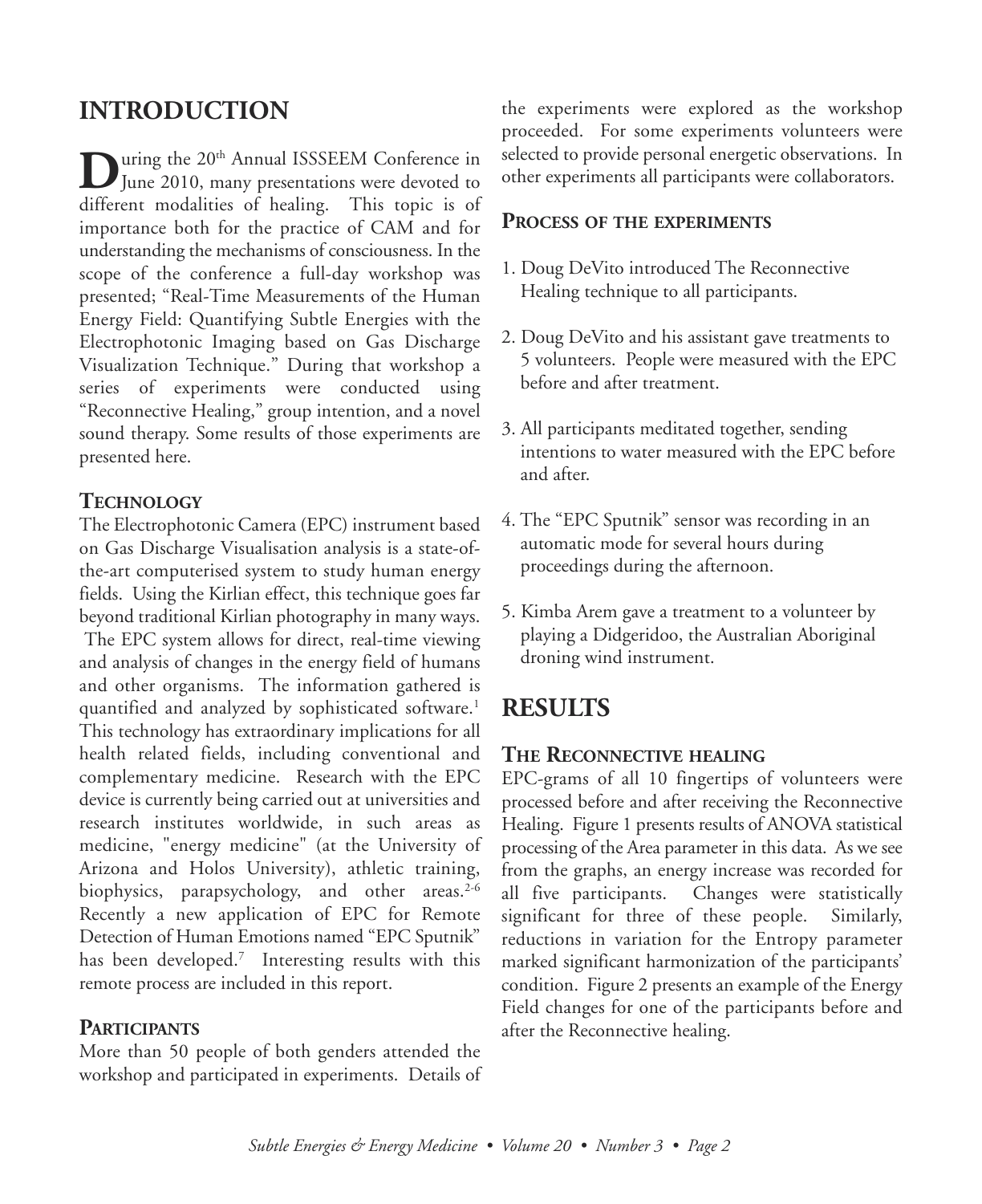

Figure 1. ANOVA statistical processing of the Area and Entropy parameters for 5 people before (1) and after (2) Reconnective Healing.

*Subtle Energies & Energy Medicine • Volume 20 • Number 3 • Page 3*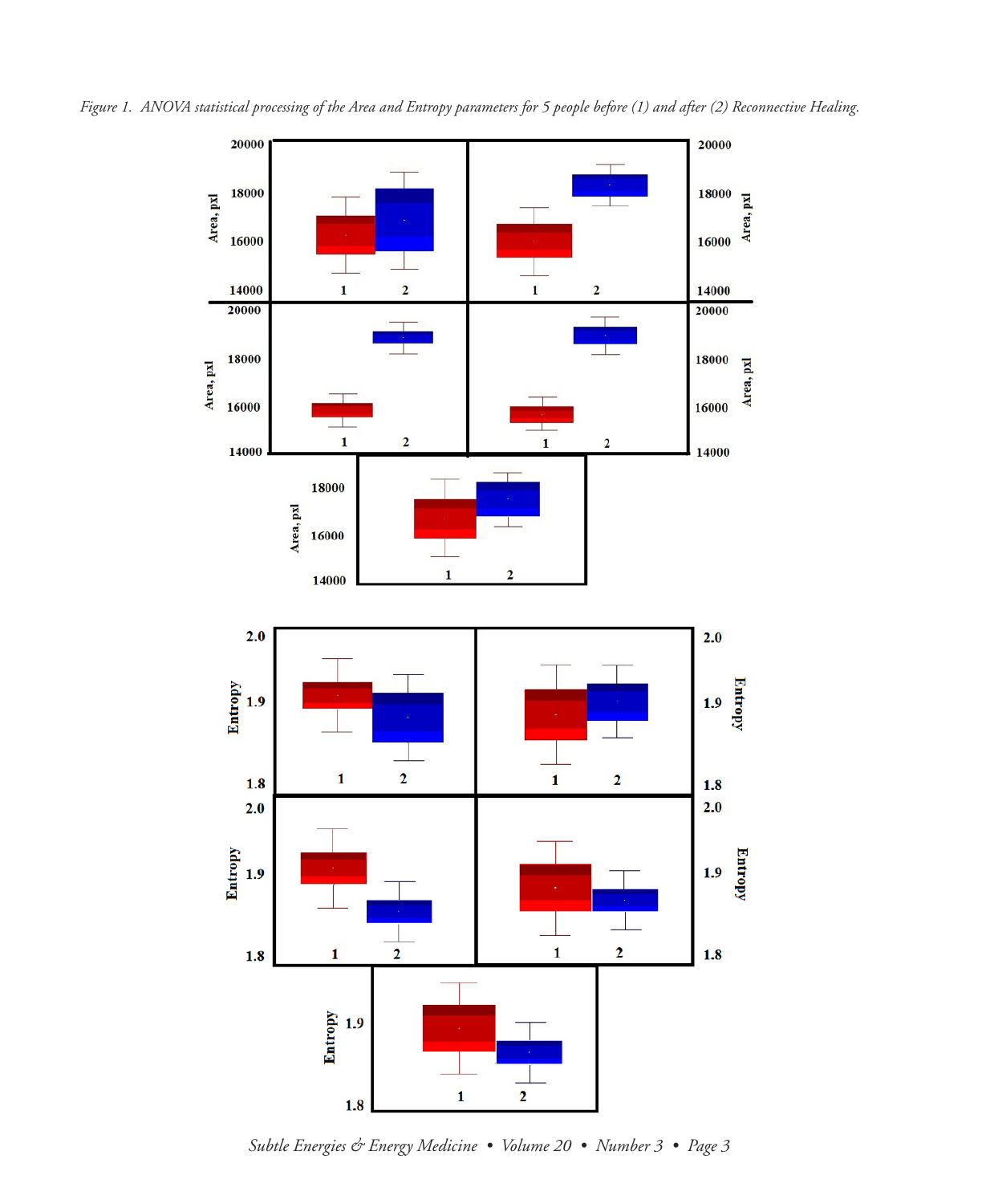

*Figure 2. Energy Field of the participant before and after the Reconnective healing.*

#### **WATER**

Water was placed in a standard EPC device and measured in the dynamic mode. Then all participants were asked to meditate, focusing beneficial intent to this water for 10 minutes, without touching the EPC device. Immediately after the meditation concluded, measurement of the water EPC signal was repeated.

Figure 3 presents results of ANOVA statistical processing of the corona discharge Area and Intensity parameters, before and after meditation. The graphs show significant change in the Electrophotonic signal of the water.





*Subtle Energies & Energy Medicine • Volume 20 • Number 3 • Page 4*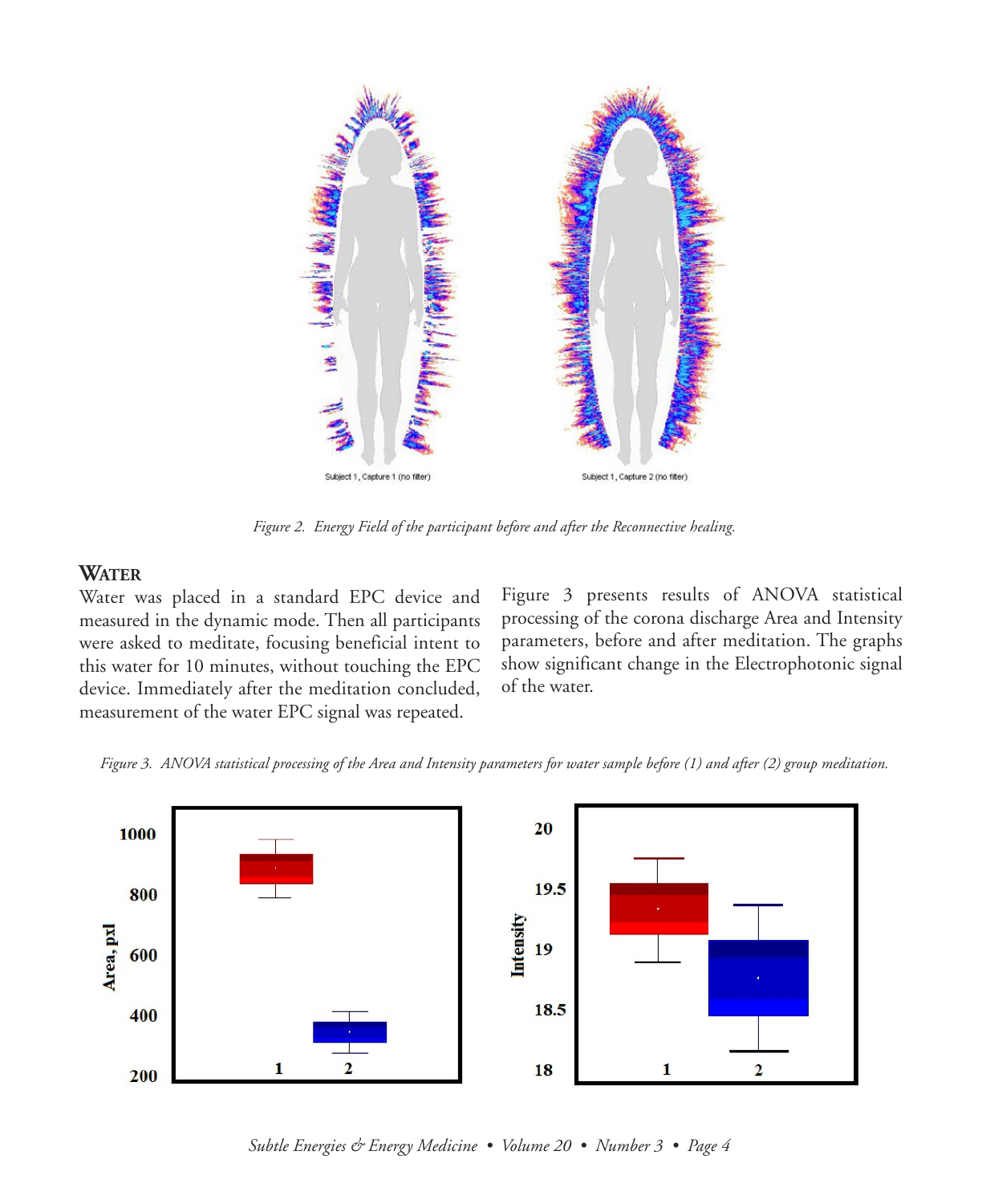## **ELECTROPHOTONIC SENSOR "SPUTNIK"**

The remote sensor is called "Sputnik" because it is a small spherical antenna, attached to the discharge plate of the EPC. <sup>7</sup> The sensor was positioned in a corner of the room and turned on at the beginning of the lunch break. The Sputnik used in this workshop was a standalone battery operated device, recording the energetic signal from the room every 5 seconds in automatic mode; and saved on a memory card. Every recorded point included a time mark. After finishing the workshop all data were processed in the "GDV SciLab" program, providing time dynamics of several

parameters. A time line of Sputnik Area and Entropy parameters are presented in Figure 4.

Different eras of the workshop are marked as follows:

- 1. Lunch break.
- 2. Restart of the workshop.
- 3. Doug DeVito introduced The Reconnective Healing.
- 4. Workshop in progress.
- 5. Meditation on water.
- 6. Didgeridoo treatment.



*Figure 4. Time dynamics of "Sputnik" sensor Area and Entropy parameters during the workshop.*

*Subtle Energies & Energy Medicine • Volume 20 • Number 3 • Page 5*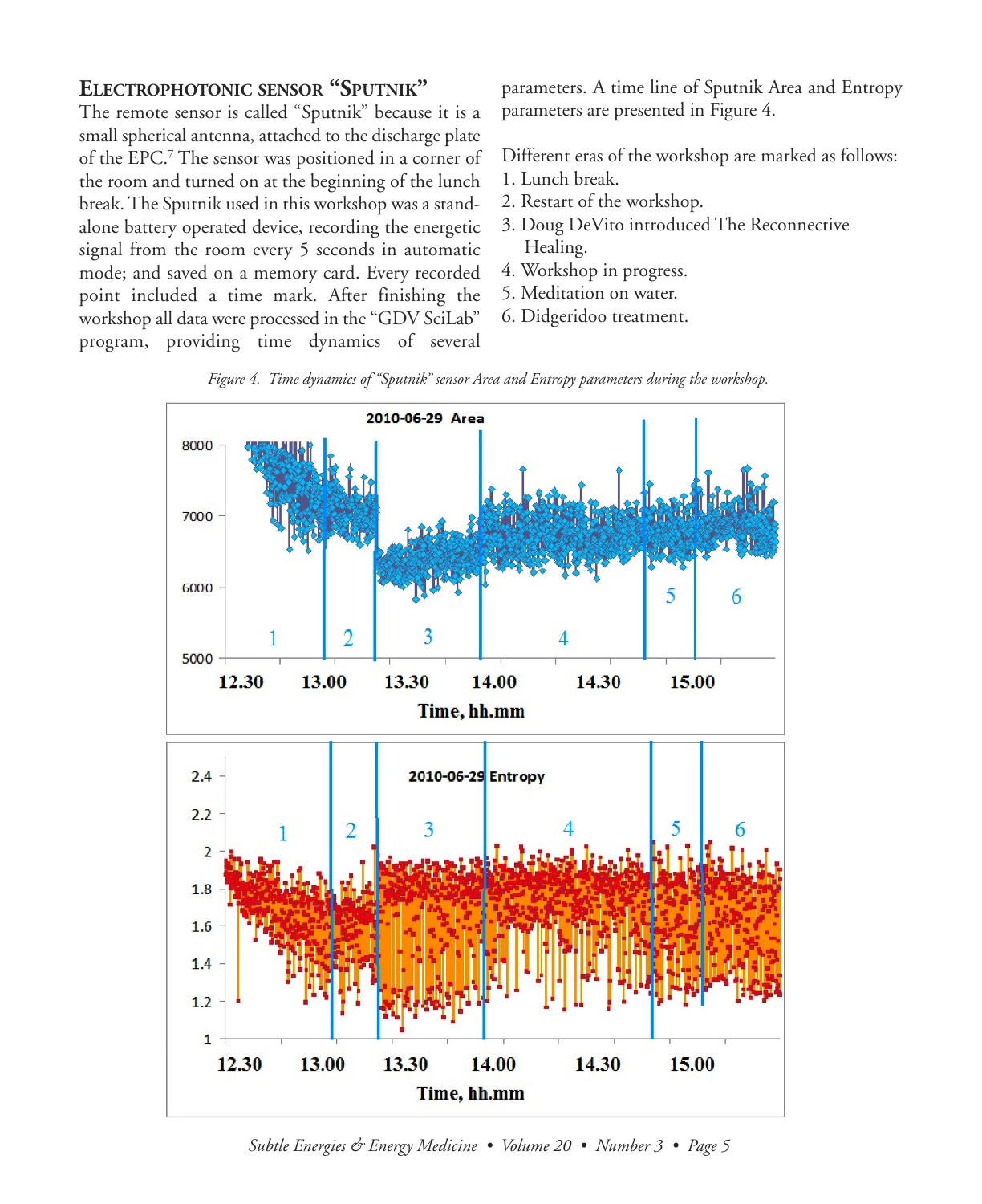As we see from the graphs, the highest reaction was recorded while Doug DeVito introduced the Reconnective Healing and trained people in feeling energy. The difference of parameters from both the previous and subsequent time dynamics was statistically significant. The meditation on water significally changed the variation of the Entropy parameter, compared with the previous time, and this change in Entropy variation continued during the Didgeridoo treatment, and held until the end of the workshop.

#### **DIDGERIDOO TREATMENT**

EPC-grams of the volunteer's 10 fingertips were processed before and after healing. As we see from the graph in Figure 5, an energy increase was recorded for the volunteer. Similar changes in the Entropy parameter marked harmonization of the participant's condition (much less deviation of the entropy parameter between fingers after the treatment).

# **DISCUSSION**

The energy healing modality explored as part of this **L** workshop – Reconnective Healing – is rapidly gaining in popularity worldwide. Reconnective Healing is said to connect people to a new set of vibrational frequencies that stimulate healing of the body, mind and spirit by promoting a return to balance. In practical terms, Reconnective healers work with their hands to sense and manipulate the electromagnetic biofields of the people being healed. Reconnective Healers concentrate more on healing others, rather than themselves. However, during training they practice on themselves and so they are used to sensing their own energy fields.

During 2008-2010 several series of experiments during Reconnective Healing workshops and conferences in the USA and Europe have been performed. In all cases EPC instruments was used, in September 2008 three groups performed measurements in parallel: Ann Linda Baldwin and Gary E. Schwartz with heart rate variability and cutaneous blood perfusion techniques;<sup>8,9</sup> William Tiller and Walter E. Dibble, with water Temperature and PH sensor; <sup>10</sup> and Krishna Madappa and Konstantin Korotkov with EPC technology. <sup>7</sup> All three groups independently recorded statistically significant effects of the Reconnective Healing with the participants. As was noted by professor William Tiller:

- 1. During speaker on-stage presentations to the audience, one observes that the signal magnitude always seems to increase at  $\sim$  a constant slope with time. This signals positive information production and thus thermodynamic entropy annihilation.
- 2. During audience standing, moving around and talking, the magnitude of a signal always seems to



*Figure 5. ANOVA statistical processing of the Area and Entropy parameters for a person before (1) and after (2) Didgeridoo treatment.*

*Subtle Energies & Energy Medicine • Volume 20 • Number 3 • Page 6*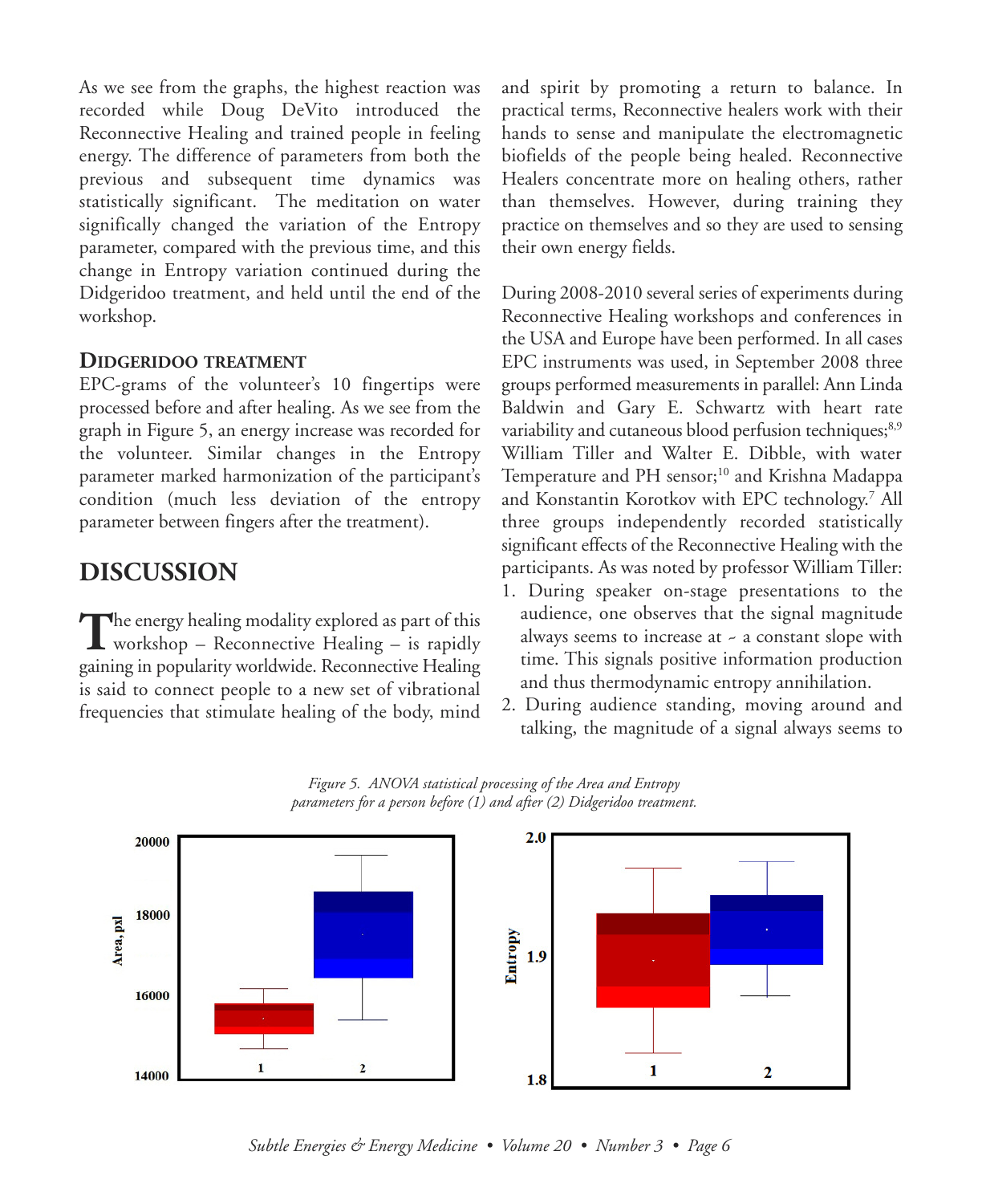decrease.This signals that net excess positive entropy production is occurring.

- 3. The periods of audience-focused attention upon the on-stage speaker signals that group entrainment, leading to significant growth of group coherence, is occurring. This leads to high information production rate events.
- 4. Substantial evidence was found for pre-event room "conditioning." Such events may be concrete examples of macroscopic temporal information entanglement.
- 5. Macroscopic spatial information entanglement, due to simultaneous use of multiple measuring instruments, appears to be generating reduced contrast in the magnitudes of various event signatures. This probably occurs via the addition of out-of-phase vector components (a type of data randomization).

Similar effects have been recorded with the EPC methods. These results correlated well with the data of William Tiller's group.

Instrumental approaches developed for recording Non-Local Consciousness Influence with the EPC technologies have been explored in a series of experiments conducted over a period of 5 years, by research groups in Russia, Germany, Ukraine and Chili. The data collected gives clear evidence that human consciousness can influence parameters of physical systems, both intentionally and nonintentionally. From the physical point of view it may be related to the formation of areas of decreased entropy in space, or as professor Tiller claims "associated with the buildup of a negative magnetic charge manifesting in the environment." Some quantum effects may be involved as well. <sup>11</sup> Without addressing further particular details of physical explanations, it is clear that the effects of Non-Local Consciousness Influence on physical sensors are measurable and reproducible. These demonstrations suggest devising a line of experimental explorations of these effects. The effects may have strong implications for our understanding of physical reality and the role of consciousness in the world.

Results presented in this paper are consistent with the previous observations that Reconnective Healing has significant effects for the energy state of the participants. Furthermore, data from the "Sputnik" sensor may be interpreted as transformations of the entropy of space, under the influence of the specific healing modality. The significant effects of water transformation under the influence of collective intention may be partly attributed to this factor as well. The information gained from this study will allow us to better describe some specific characteristics of Reconnective Healing; and by using a moderately large sample size, collected during several years, to statistically document the results with increaseing precision.

• • •

#### **CORRESPONDENCE:**

Konstantin Korotkov • korotkov2000@gmail.com

**ACKNOWLEDGEMENTS:** I would like to personally thank Thomas Campbell, Manjir Samantha-Laughton and Larry Dossey for providing some very helpful feedback.

#### **REFERENCES & NOTES**

- 1. Korotkov, K.G., Matravers, P, Orlov, D.V., Williams, B.O. Application of Electrophoton Capture (EPC) Analysis Based on Gas Discharge Visualization (GDV) Technique in Medicine: A Systematic Review, *The Journal of Alternative and Complementary Medicine* **16**, 1 (2010), pp. 13-25.
- 2. Haydon, B., Nunley, B., A GDV Comparison of Human Energy Fields Before and After Stimulation of Shealy's Rings of Fire, Earth, Water, Air, Crystal. *Subtle Energies & Energy Medicine* **16**, 2 (2005), pp. 69-72.
- 3. Gibson, S., Williams, B., The effect of music and focused meditation on the human energy field as measured by the gas discharge visualization (GDV) technique and profile of mood states, *Subtle Energies & Energy Medicine* **16**, 2 (2005), pp. 57-60.
- 4. Cowan, M., Nunley, B., The Effects of Crystal Bowl Toning on the Chakras as Measured by the Gas Discharge Visualization Technique (GDV) and Scores on the Profile of Mood States Scale, *Subtle Energies & Energy Medicine* **16**, 2 (2005), pp. 37-40.
- 5. Rubik, B., Brooks, A., Digital High-Voltage Electrophotographic Measures of the Fingertips of Subjects Pre- and Post-Qigong, *Evidence Based Integrative Medicine* **2**, 4 (2005), pp. 245-252.
- 6. Ciesielska, I.L., Masajtis, J., The preliminary studies of influence of garments on human beings' corona discharge. *International Journal of Clothing Science and Technology* **20**. 5 (2008). pp 299 – 316.
- 7. Korotkov, K, Orlov, D, Madappa, K. New Approach for